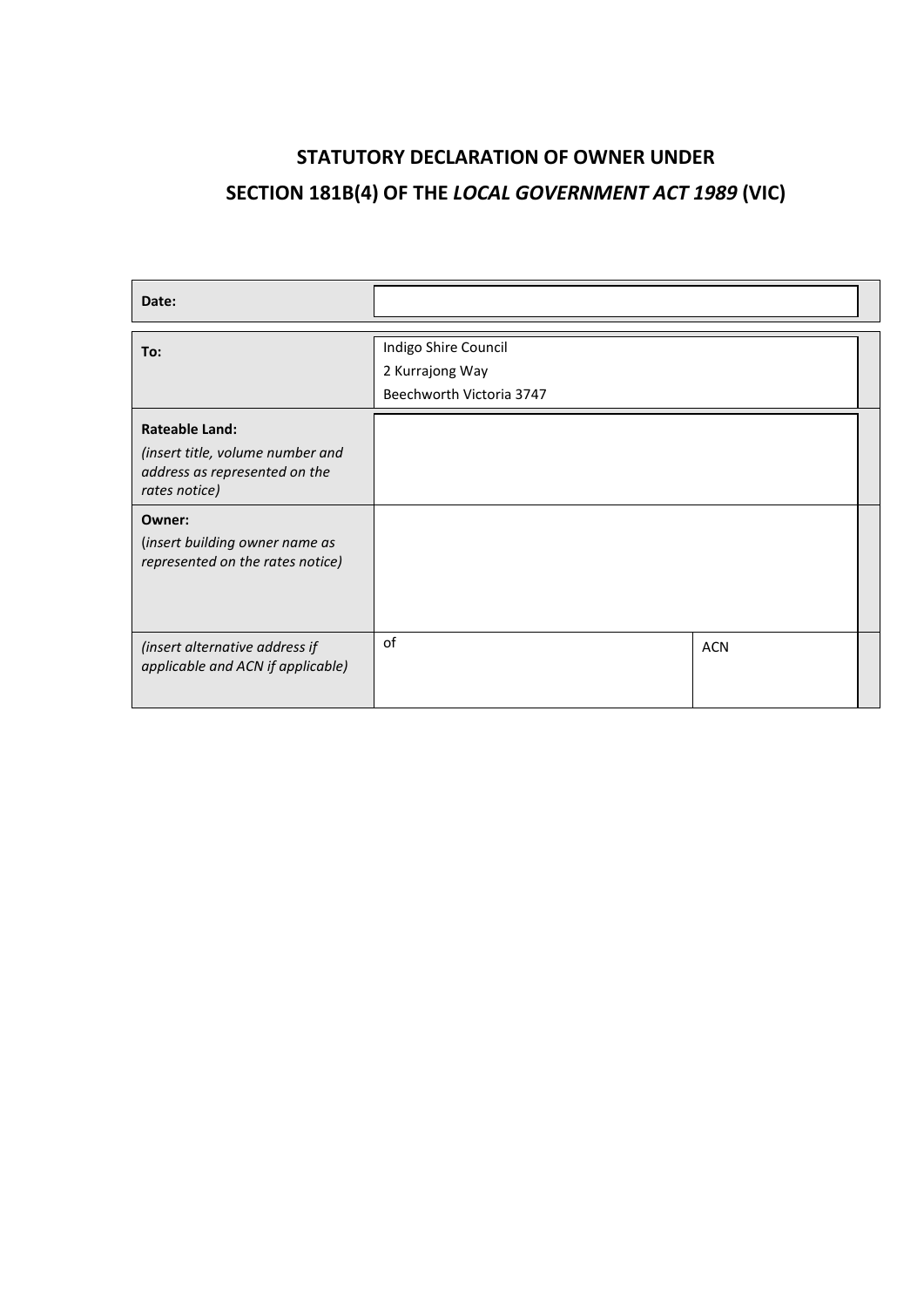# **BACKGROUND AND INSTRUCTIONS**

# **Explanation of statutory requirement**

- 1. The Owner of the Rateable Land wishes to enter into an Environmental Upgrade Agreement pursuant to Division 2A of Part 8 of the *Local Government Act 1989* ("the Act") with the Indigo Shire Council ("Council") and the Lending Body in order to fund works that will improve the energy, water or environmental efficiency or sustainability of the building on the Rateable Land.
- 2. Section 181B of the Act requires a number of conditions to be satisfied before the Council can enter into an Environmental Upgrade Agreement with the Owner.
- 3. One of these conditions is that the Owner, or an authorised representative of the Owner, provide a statutory declaration in accordance with section 181B(4) of the Act to confirm that certain prescribed actions have been undertaken.

# **Actions to be completed**

- 4. To comply with the condition in section 181B(4), the Owner (or a person authorised on behalf of the Owner) must undertake the prescribed actions (see item 5) and complete and sign a statutory declaration (see item 6).
- 5. The prescribed actions include providing the Council with certain information. As part of providing this information, the Owner should:
	- 5.1. complete the form at **Annexure A**; and
	- 5.2. notify existing mortgagees of the Environmental Upgrade Agreement using the template at **Annexure B** and provide copies of those notifications at **Annexure C**.
- 6. Once the form at Annexure A is complete, and notifications have been provided to existing mortgagees, the Owner should sign the statutory declaration at **Annexure D** and return it to the Council, along with the covering page, Annexure A, and copies of the notifications required to be provided at Annexure C.
- 7. The Council's address for correspondence is:

# Indigo Shire Council 2 Kurrajong Way Beechworth Victoria 3747

#### **Checklist**

8. The Owner should complete the following checklist to ensure that all required actions are complete.

| Action                                                                                            | <b>Tick if complete</b> |
|---------------------------------------------------------------------------------------------------|-------------------------|
| Complete form at <b>Annexure A</b>                                                                |                         |
| Notify existing mortgagees of Environmental Upgrade Agreement using the template<br>at Annexure B |                         |
| Provide copies of notifications sent to existing mortgagees at Annexure C                         |                         |
| Complete and sign statutory declaration at <b>Annexure D</b>                                      |                         |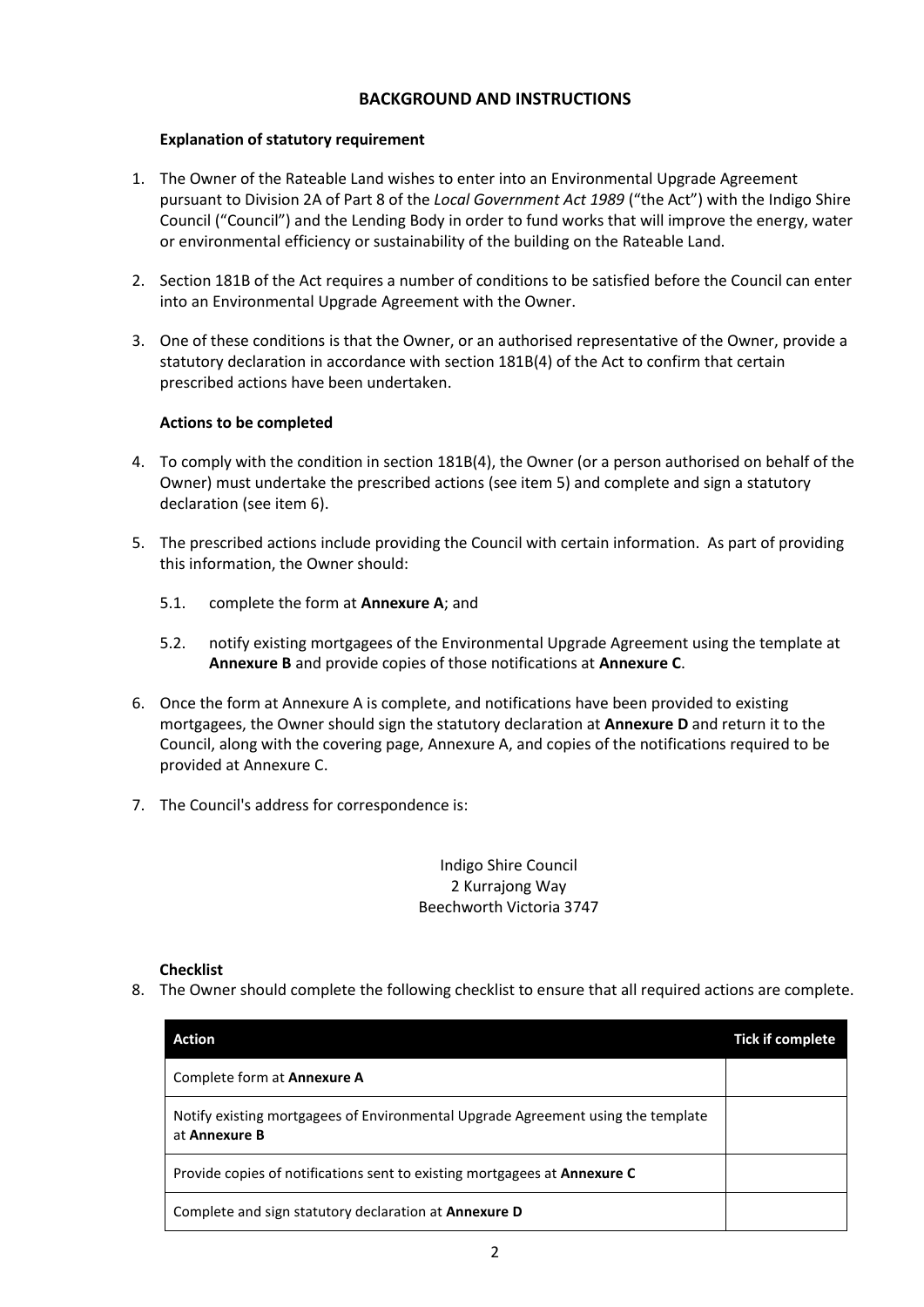#### **ANNEXURE A: INFORMATION REQUIRED FROM OWNER**

1. List the names and addresses of existing mortgagees of the Rateable Land, mortgages owing on the Rateable Land and the total amount owing in respect of each mortgage.

"Existing mortgagee" means any holder of a mortgage for the Rateable Land, regardless of whether the mortgage is registered or unregistered.

If a relevant mortgage is held against two or more properties including the Rateable Land, the total amount owing on the mortgage is deemed to be the proportion of the debt secured by the mortgage that applies to the Rateable Land. The relevant proportion of debt should be calculated by distributing the debt between all the properties against which the mortgage is held in proportion to the relative capital improved values of the properties. For example, if a debt of \$1m is secured by a mortgage registered against two properties and the first property has a capital improved value of \$2.5m and the second property has a capital improved value of \$7.5m, the total amount owing on the mortgage in respect of the first property would be \$250,000 and in respect of the second property \$750,000.

|                | <b>Mortgage</b><br>number | Date of<br>mortgage | Name of mortgagee | <b>Address of existing</b><br>mortgagee | <b>Total amount owing on</b><br>the mortgage |
|----------------|---------------------------|---------------------|-------------------|-----------------------------------------|----------------------------------------------|
| 1              |                           |                     |                   |                                         |                                              |
| $\overline{2}$ |                           |                     |                   |                                         |                                              |
| 3              |                           |                     |                   |                                         |                                              |
| 4              |                           |                     |                   |                                         |                                              |
| 5              |                           |                     |                   |                                         |                                              |
| <b>TOTAL</b>   |                           |                     |                   |                                         | \$                                           |

- 2. Provide copies (at **Annexure C**) of the notifications sent to existing mortgagees that advise the existing mortgagees that the Owner intends to enter into an Environmental Upgrade Agreement. Use the template at **Annexure B** to provide the notification.
- 3. List all taxes, rates and charges owing on the Rateable Land (including the total amount owing in respect of each tax, rate or charge) imposed by or under any Act.

|   | Type of tax, rate or charge<br>owing on the Rateable Land<br>(eg land tax, council rates) | Name of person to whom<br>tax, rate or charge is owed<br>(eg State Revenue Office,<br>Council) | Date that<br>payment of tax,<br>rate or charge is<br>due | <b>Total amount</b><br>owing |
|---|-------------------------------------------------------------------------------------------|------------------------------------------------------------------------------------------------|----------------------------------------------------------|------------------------------|
| 1 |                                                                                           |                                                                                                |                                                          |                              |
| 2 |                                                                                           |                                                                                                |                                                          |                              |
| 3 |                                                                                           |                                                                                                |                                                          |                              |
| 4 |                                                                                           |                                                                                                |                                                          |                              |
| 5 |                                                                                           |                                                                                                |                                                          |                              |
|   |                                                                                           |                                                                                                |                                                          |                              |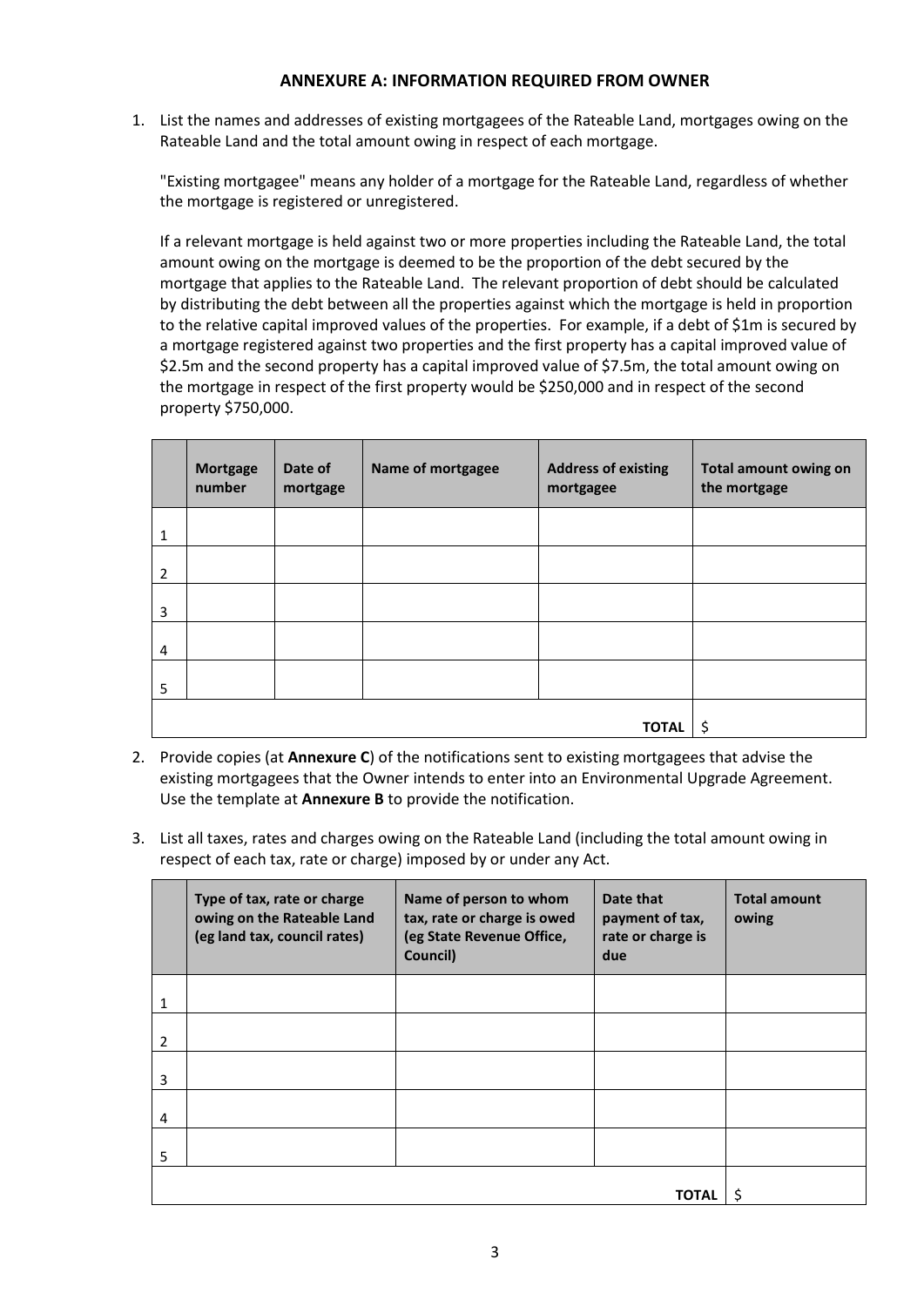#### **ANNEXURE B: TEMPLATE NOTIFICATION TO EXISTING MORTGAGEES (SEE POINT 2 OF ANNEXURE A)**

Dear [Existing Mortgagee],

[Owner], as the owner of the [details of Rateable Land i.e. volume and folio numbers, lot number if applicable] ("Rateable Land") intends to enter into an Environmental Upgrade Agreement pursuant to Division 2A of Part 8 of the *Local Government Act 1989* (Vic) with the Indigo Shire Council ("Council") and the [Lending Body]. The Environmental Upgrade Agreement will provide for money to be advanced to [Owner] by the [Lending Body] to fund works that will improve the environmental performance of [details of building i.e. street address] on the Rateable Land.

The money advanced to [Owner] under the Environmental Upgrade Agreement will be recovered by the use of a statutory charge called an "environmental upgrade charge" ("EUC"), which will be levied by the Council in respect of the Rateable Land. An unpaid EUC will become a priority charge on the land and be recoverable in the same way as other Council rates and charges are recoverable, including by sale of the Rateable Land.

[Owner] expects the Council to declare one EUC in respect of the Rateable Land under the Environmental Upgrade Agreement in the amount of [insert]. [Owner] will be required to repay [Lending Body] that amount in accordance with the following payment schedule.

# [*Insert payment schedule*]

Section 181B(2) of the *Local Government Act 1989* (Vic) requires [Owner] to notify [Existing Mortgagee], as an existing mortgagee of the Rateable Land, of its intention to enter into the Environmental Upgrade Agreement and of the details of the EUC that is expected to be declared by the Council in respect of the Rateable Land. This letter constitutes notification for the purposes of that provision.

# [*Insert any additional information*]

If you have any questions in relation to this letter, or the Environmental Upgrade Agreement or EUC arrangements more generally, please do not hesitate to contact [Owner representative].

Yours sincerely,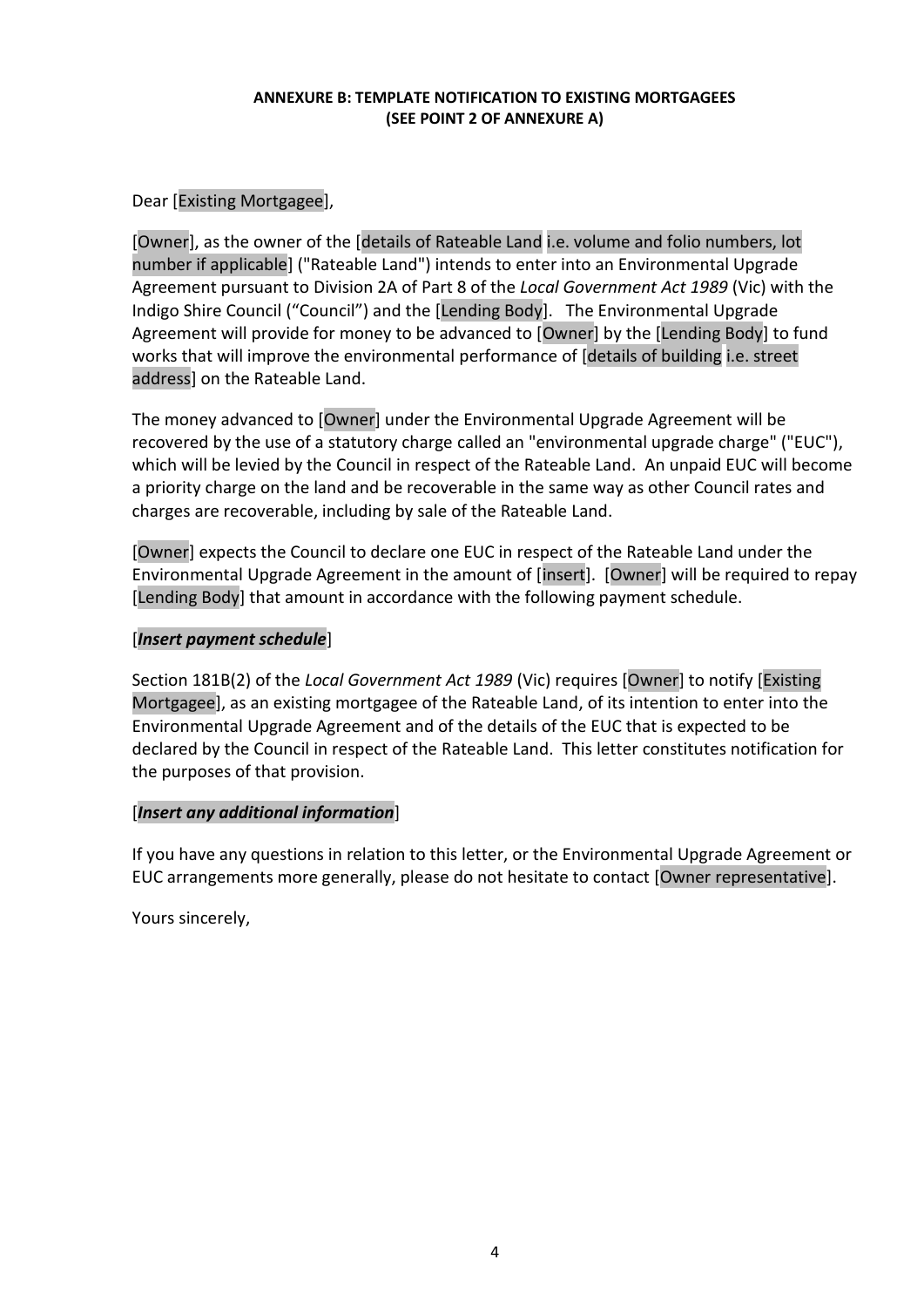# **ANNEXURE C: COPIES OF NOTIFICATIONS SENT TO EXISTING MORTGAGEES**